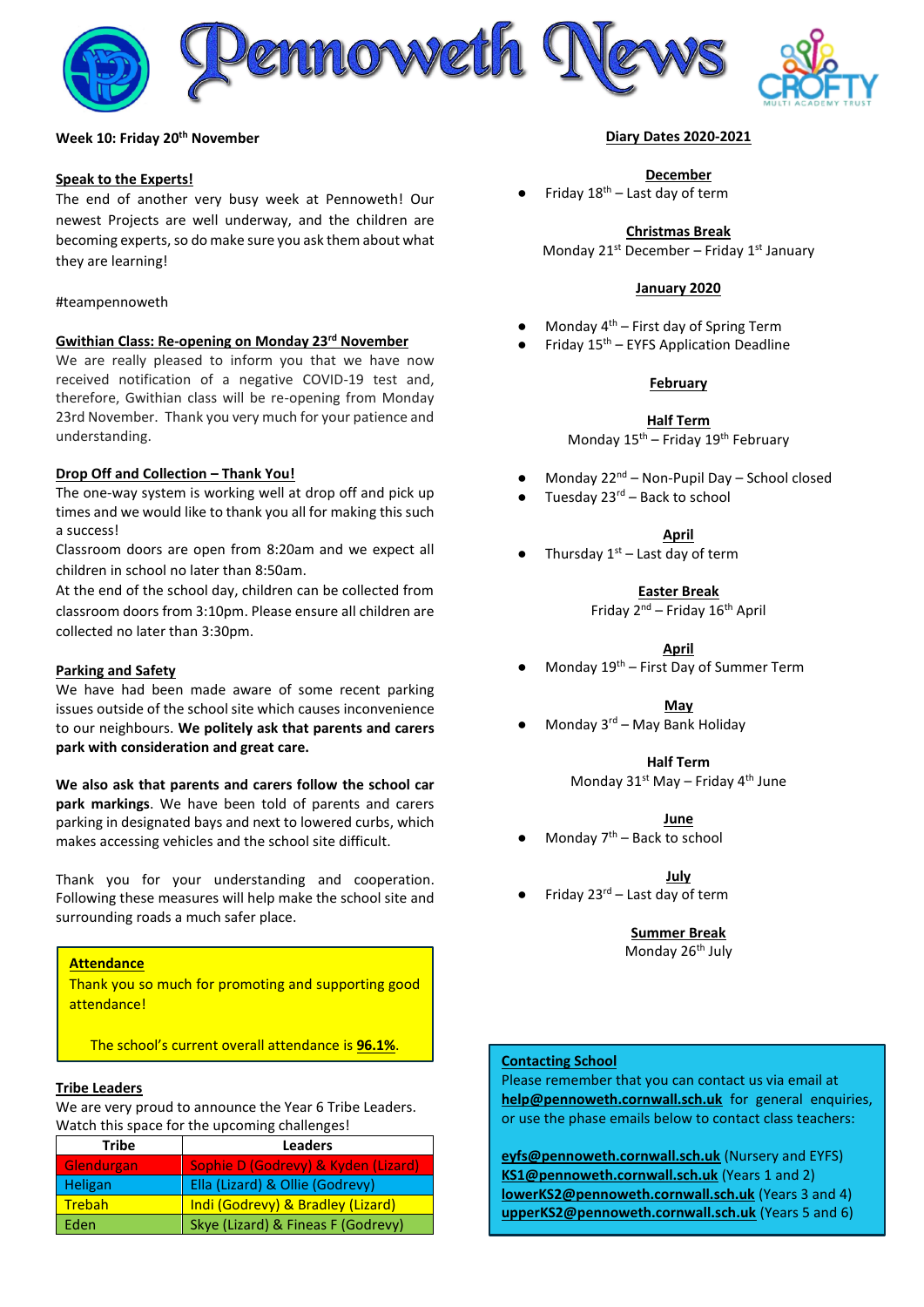# **Who has been spotted…?**

We are delighted to announce the latest recipients of our character qualities. Well done to the following children who have been spotted by staff!

Each character represents a quality we believe to be important not only in school and education but also in the wider community.

Considerate children are thoughtful, caring, sympathetic, helpful, polite, attentive, mindful and patient, amongst other qualities.

If a child is inquisitive, they are curious, inquiring, questioning, intrigued and eager to know.

Children who show they are courageous will be bold, brave, valiant adventurous and determined.

If a child is spotted as being fun, they will be enthusiastic, excited, energetic, cheerful, light-hearted and will laugh!

We also have our Stars of the Week, who have been classroom superstars and have showed a range of great qualities! Well done to the children chosen as this week's Star of the Week!

| Quality     | <b>Children Spotted in EYFS and Key Stage 1</b> | <b>Children Spotted in Key Stage 2</b> |
|-------------|-------------------------------------------------|----------------------------------------|
| Considerate | Pendennis: Molly                                | Newlyn: Sophia                         |
|             | Restormel: Skyla                                | Porthleven: Sofia                      |
|             | Tintagel: Vinnie                                | Mevagissey: Travis                     |
|             | Porthcurno: Sarah                               | Pendeen: Casey                         |
|             | Gwithian: Isla                                  | Lizard: Kyle                           |
|             | Marazion: Aira                                  | Godrevy: Kirsten                       |
| Inquisitive | Pendennis: Matthew                              | Newlyn: Willow                         |
|             | Restormel: Alesha                               | Porthleven: Tabby                      |
|             | Tintagel: Ruby                                  | Mevagissey: Emily                      |
|             | Porthcurno: Mason                               | Pendeen: Charlotte                     |
|             | Gwithian: Elodie                                | Lizard: Rebecca                        |
|             | Marazion: Zach                                  | Godrevy: Callum S-L                    |
| Courageous  | Pendennis: Denas                                | Newlyn: Theo                           |
|             | Restormel: Lucy                                 | Porthleven: Jenny                      |
|             | Tintagel: Eva                                   | Mevagissey: Izabella                   |
|             | Porthcurno: Jax                                 | Pendeen: Christian                     |
|             | Gwithian: The Whole Class! $\odot$              | Lizard: Dakota                         |
|             | Marazion: Caden                                 | Godrevy: Lacey                         |
| Fun         | Pendennis: Eliza                                | Newlyn: Harley W                       |
|             | Restormel: Georgie                              | Porthleven: Vinny                      |
|             | Tintagel: Ezra                                  | Mevagissey: Conan                      |
|             | Porthcurno: Jakob                               | Pendeen: Emily                         |
|             | <b>Gwithian: Reese</b>                          | Lizard: Kyden                          |
|             | <b>Marazion: Autumn</b>                         | Godrevy: Kiera                         |
|             | Restormel: Harry                                | Newlyn: Jensen                         |
|             | Tintagel: Harry                                 | Porthleven: Ethan                      |
|             | Porthcurno: Emilis                              | Mevagissey: Samuel                     |
|             | Gwithian: Maddison                              | Pendeen: Olivia                        |
|             | Marazion: William B                             | Lizard: Harley                         |
|             |                                                 | Godrevy: Sophia                        |

# **EYFS Application for children born between 1st September 2016 and 31st August 2017**

University 2021 Click **https://www.corpwall gov.uk/edu** January 2021. Click <https://www.cornwall.gov.uk/education-and-learning/> to access Cornwall Council's School Admissions day is important. Please help them not to miss any of this value time. Please help this value time. This value If your child was born between  $1^{st}$  September 2016 and  $31^{st}$  August 2017, please apply for your child's place in EYFS by 15<sup>th</sup> site.

## **After School Sports Club – Youth Sport Trust**

Please remember that the Youth Sport Trust lead free 30-minute after school sports clubs every weekday at 5pm. Follow the YouTube link below to take part: <http://www.youtube.com/user/YouthSportTrust>

Notice: Pennoweth Primary School distributes fliers and magazines offering family services, or posts details of local activities and internetbased activities on the newsletter. Whilst we think that parents and carers might like the information and find it useful, the school does not necessarily endorse these services.